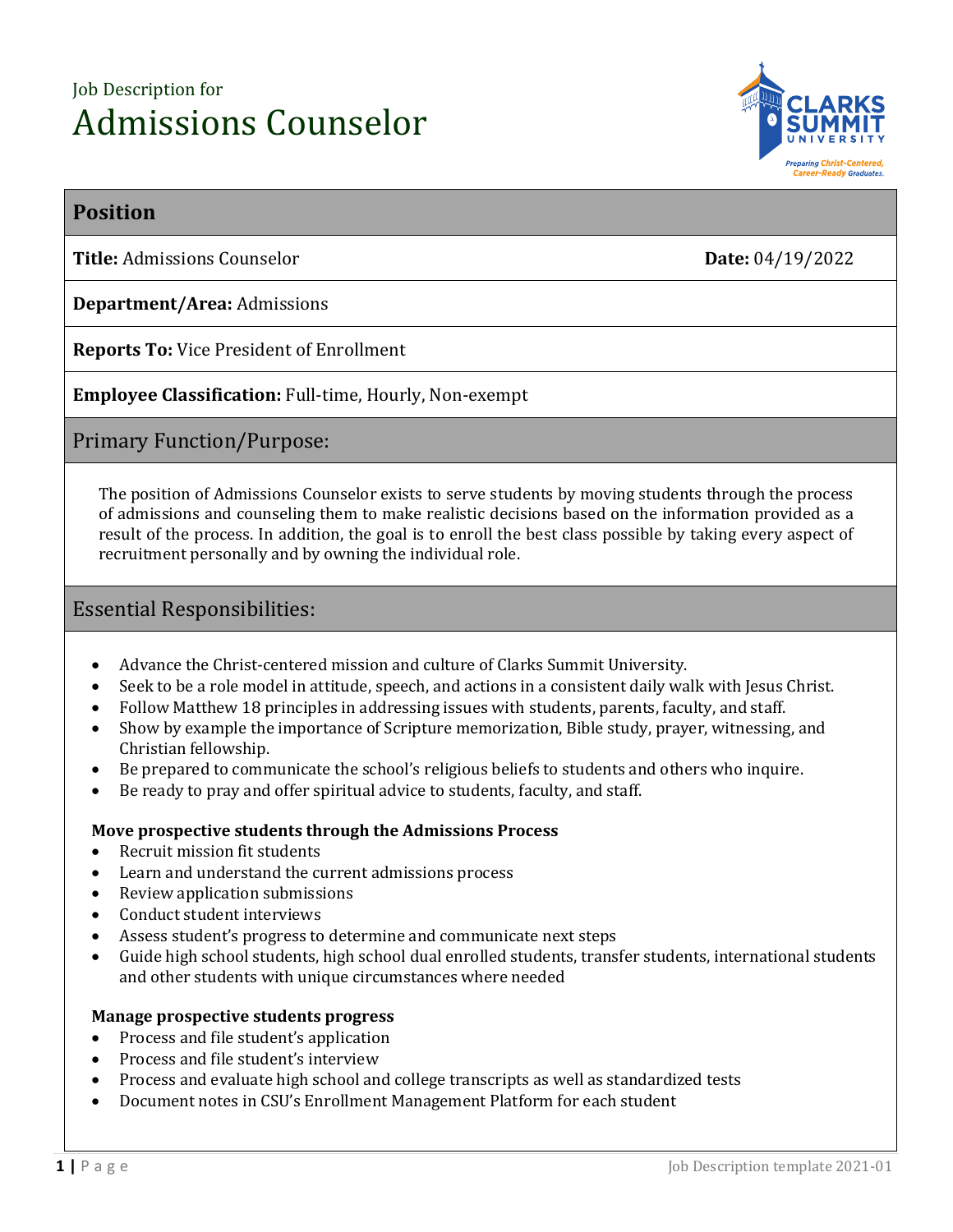### **Build authentic relationships with prospective students and parents**

- Determine best medium of contact for a variety of students and parents
- Communicate professionally via phone calls, texts, social media, email and other
- communication platforms
- Contact students on a regular and consistent basis
- Show genuine interest and concern for prospective students' lives
- Be a constant resource of encouragement to both students and parents

#### **Meet with prospective students who visit Clarks Summit University**

- Register students for visit events
- Be readily available when students visit to connect and build relationships
- Meet and greet students during their visit to help process communicated information
- Create peak moments for guests
- Communicate next steps and offer assistance when needed
- Follow up with all guests immediately

#### **Represent Clarks Summit University in a wide array of mediums**

- Attend Clarks Summit University sponsored events with the goal of recruitment
- Travel for recruitment when necessary (college fairs, school visits, recruitment events, off-site student meetings)

#### **Add additional expertise based on personality and strengths in a variety of ways**

- Create email campaigns
- Assist with social media and technology
- Contribute to keeping up with cultural trends
- Enhancing relationships with other departments outside of Admissions

#### **Manage Tele-Counselors**

- Recommend Tele-Counselor recruitment to Director of Admissions
- Assist Director of Admissions with onboarding and training Tele-Counselors
- Manage Tele-Counselors to work with prospects and inquiries to assist with moves management (encouraging prospective students to apply or visit)

#### **Collaborate effectively within department and interdepartmental relationships**

- Assist Guest Experience Coordinator with visit planning and visit days
- Support Recruitment and Relations Administrator
- Partner with Director Enrollment Services
- Cooperate with Athletic Staff specifically coaches
- Engage with Student Services and Registrar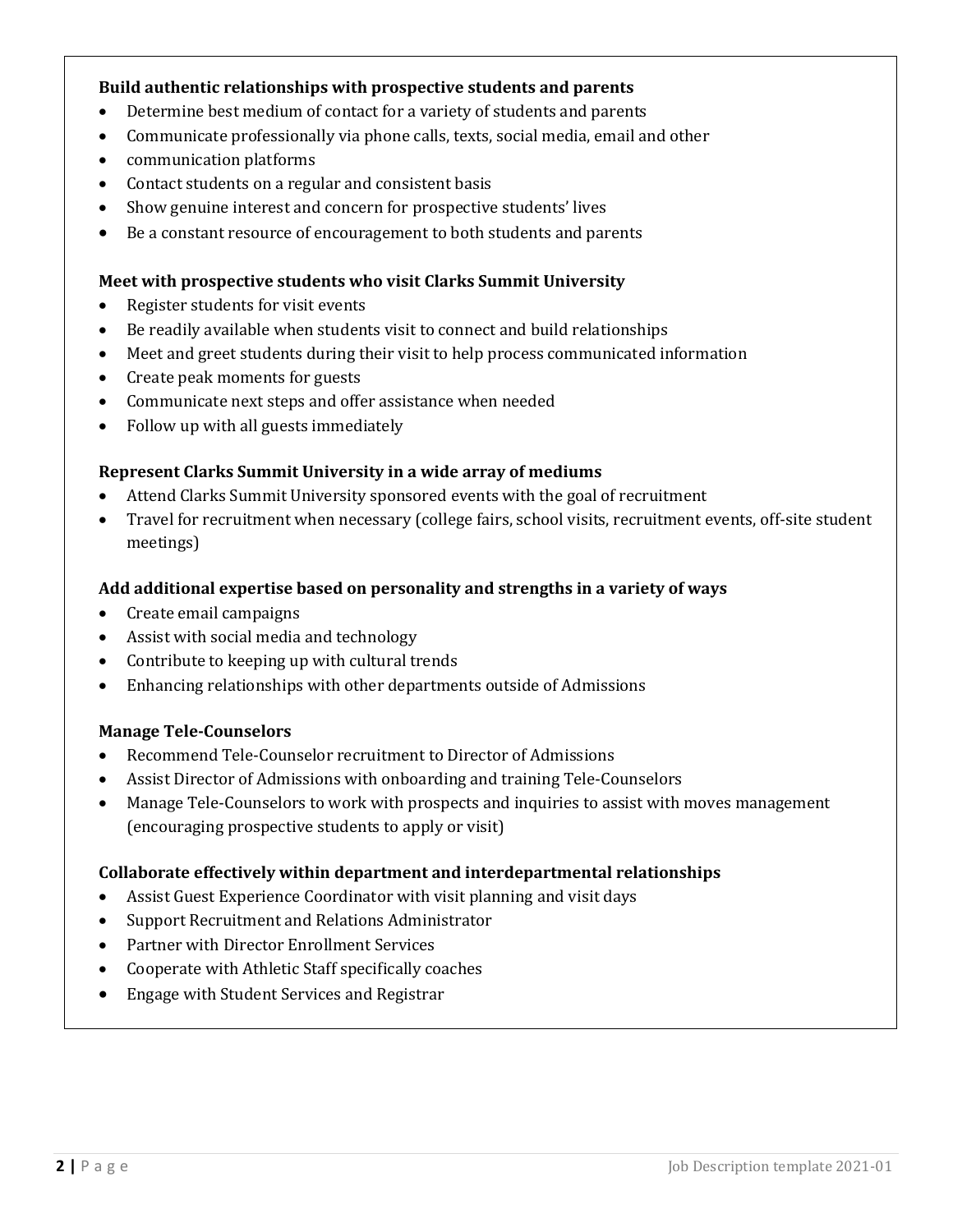# Qualifications:

- Have a personal relationship with Jesus Christ.
- Be committed to furthering Clarks Summit University's mission as a faith-based organization.
- Be willing to submit to and honor the standards outlined in the Employee Handbook.
- Be in complete support of and adherence to Clarks Summit University's Standards of Conduct and Confession of Faith.
- Faithfully attend a local church whose beliefs are in agreement with Clarks Summit University.
- Bachelor's degree preferred or experience in an Admissions role.
- Basic knowledge of Outlook, Windows, Word and Excel or similar programs required.
- Weekend hours and recruiting travel required
- Contribute to a smooth, well-functioning team environment.
- Regularly attends all meetings scheduled by the administration and institutional affiliates.
- Interacts well with students, colleagues, and the community.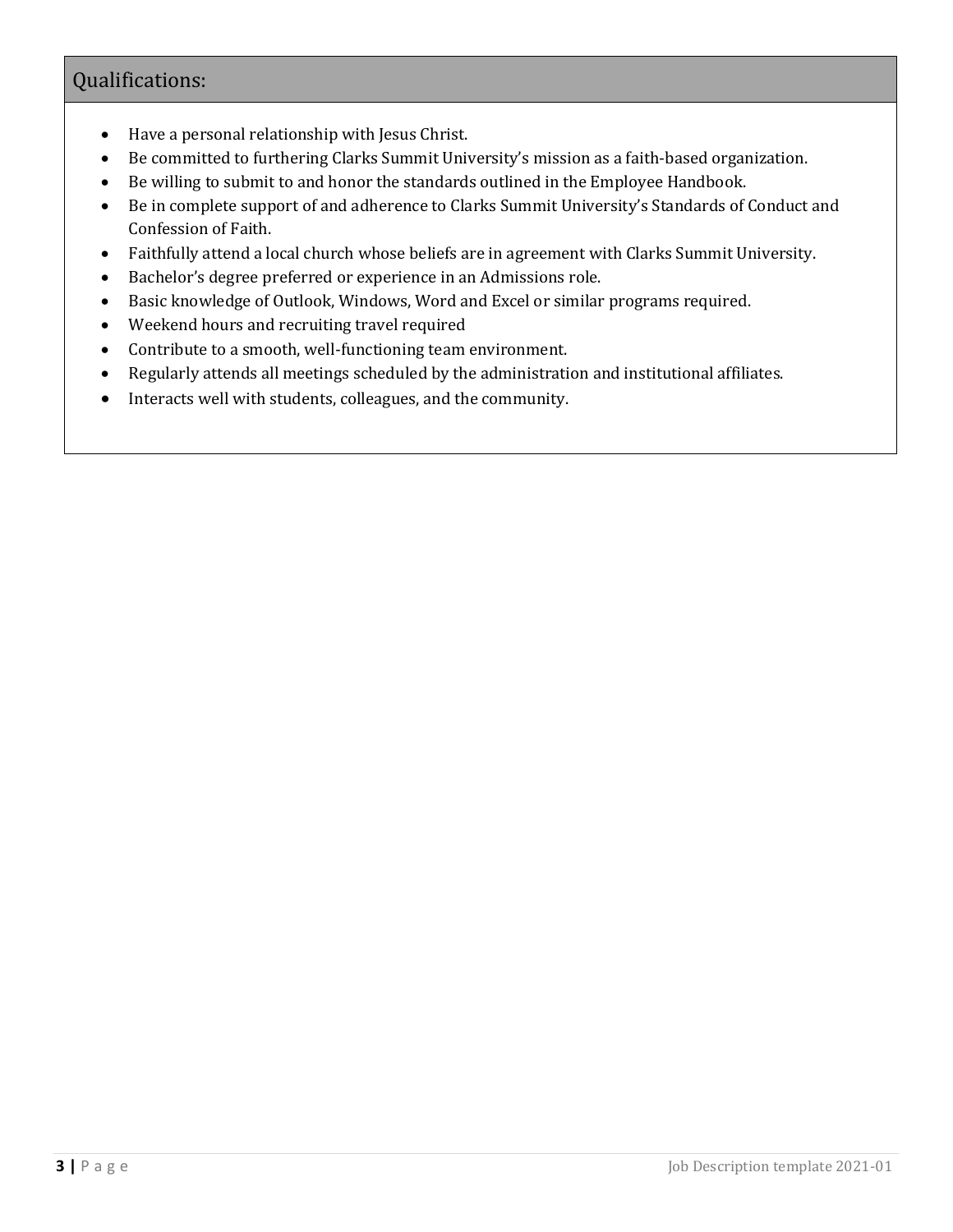# Primary Duties:

#### • **Conscientiousness**

- Displays a professional image at all times, even when facing significant job challenges.
- Delivers on commitments made to others.
- Takes ownership for resolving problems rather than allowing them to persist.
- Displays positive "Can Do" attitude.

### • **Flexibility**

- Adapts quickly to changing situations. This includes last minute changes and disruptions to schedule.
- Is receptive to new information, ideas, or strategies to achieve organization's goals.

### • **Influencing/Negotiating**

- Anticipates potential reactions, or concerns of students and takes initiative to address them.
- Uses compelling information/statistics to effectively communicate course materials.
- Builds ownership for new initiatives, or changes by involving those responsible for implementation in planning the details.

### • **Integrity/Honesty**

- Avoids any action, or situation that would give the appearance of unethical, or inappropriate behavior.
- Demonstrates the courage to do the right thing in difficult situations.
- Holds self and others accountable for meeting high standards of the organization's integrity.
- Leads by example through modeling ethical practices and standards.

#### • **Sensitivity**

- Treats others with respect, fairness, and consistency (e.g., listen to, respect others' views, and ideas).
- Demonstrates empathy and understanding when addressing sensitive issues with others.
- At times the instructor will be privileged to information that should not be shared and must maintain confidentiality.

# • **Organizational Skills**

- Demonstrates initiative for completing work and improving program.
- Organizes, manages, and takes responsibility for class developments.

# • **Verbal Communication**

- Adjusts communication style and language to most effectively connect with different/diverse audiences and individuals.
- Follows through with the students to ensure that important information has been understood.
- Communicates information concisely and clearly.
- Explains complex concepts clearly.
- Maintains frequent contact with students to keep them informed about important changes.
- Ability to communicate professionally with all students.

# • **Other Interpersonal Skills**

- High-level of effective interpersonal communication skills, both written and verbal plus organization and presentation skills.
- Cultivates strong working relationship with employees and students.
- Strong desire to be a part of a University with our value of Preparing Christ-Centered, Career-Ready Graduates.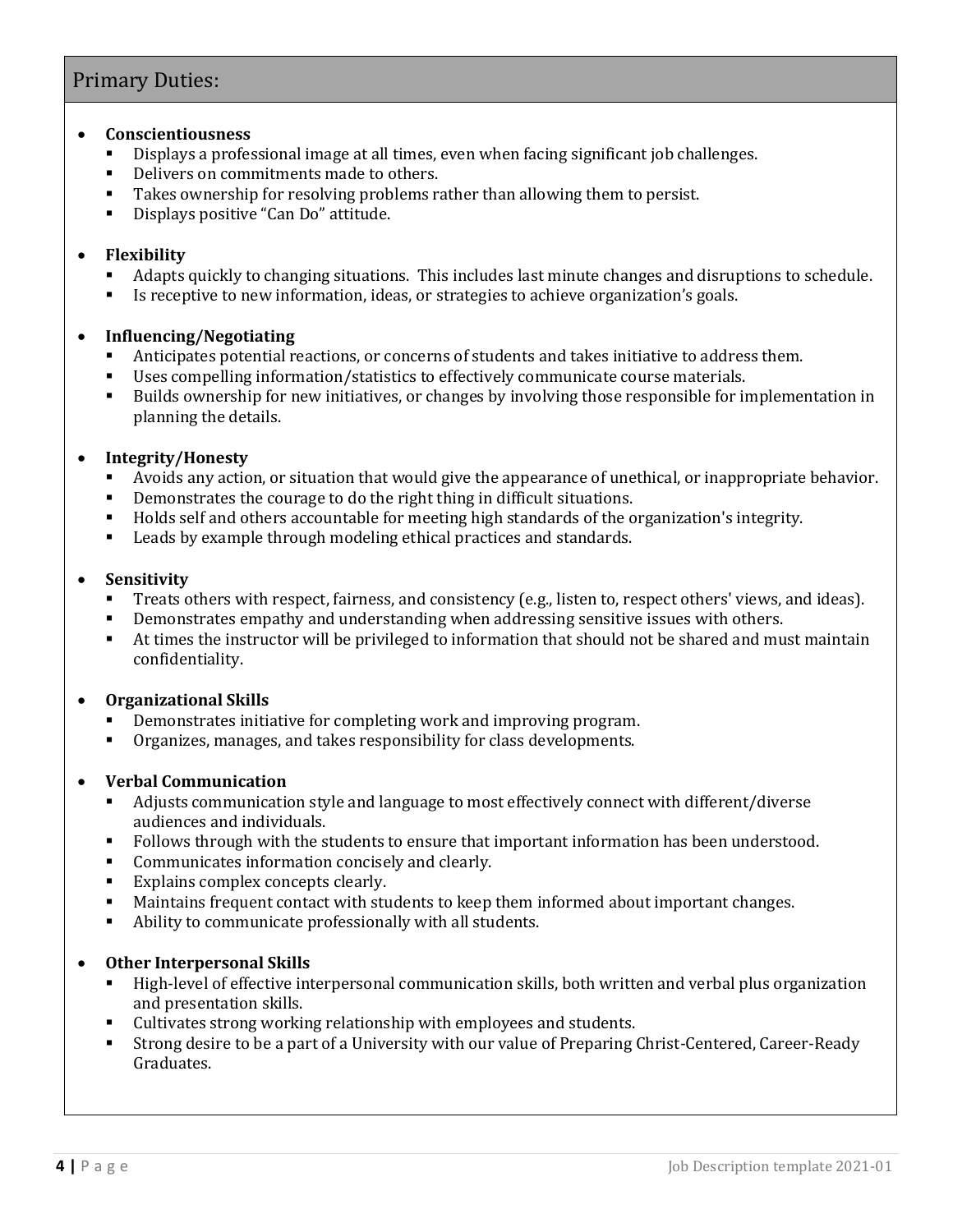# Language Skills:

**Intermediate:** Ability to read and interpret documents such as maintenance instructions and standard operating procedure manuals. Ability to write routine reports and correspondence. Ability to correspond professionally via email. Ability to speak effectively before groups. Ability to interact effectively with all generations.

# Mathematical Skills:

**Intermediate:** Ability to calculate figures and amounts such as discounts, interest, proportions, percentages, area circumference, and volume. Ability to apply concepts of basic algebra and geometry.

Acknowledgement:

This job description has been designed to indicate the general nature and level of work performed by employees within this classification. It is not designed to contain or to be interpreted as a comprehensive inventory of all duties, responsibilities, and qualifications required of employees assigned.

# Acceptance:

I have read this job description, understand, and accept these duties, and agree to carry out the assigned duties to the best of my abilities in the best interest of Clarks Summit University and my fellow coworkers. I have also read, understand, and will, to the best of my abilities, follow and adhere to the Clarks Summit University management structure, Clarks Summit University's mission, and Clarks Summit University's policies. I will respect those above and under my leadership according to Clarks Summit University Code of Conduct, Code of Ethics, and Doctrinal Statement.

Employee:

\_\_\_\_\_\_\_\_\_\_\_\_\_\_\_\_\_\_\_\_\_\_\_\_\_\_\_\_\_\_\_\_\_\_\_\_\_\_\_\_

\_\_\_\_\_\_\_\_\_\_\_\_\_\_\_\_\_\_\_\_\_\_\_\_\_\_\_\_\_\_\_\_\_\_\_\_\_\_\_\_\_

Direct Manager:

\_\_\_\_\_\_\_\_\_\_\_\_\_\_\_\_\_\_\_\_\_\_\_\_\_\_\_\_\_\_\_\_\_\_

\_\_\_\_\_\_\_\_\_\_\_\_\_\_\_\_\_\_\_\_\_\_\_\_\_\_\_\_\_\_\_\_\_\_

Signature/Date:

Signature/Date: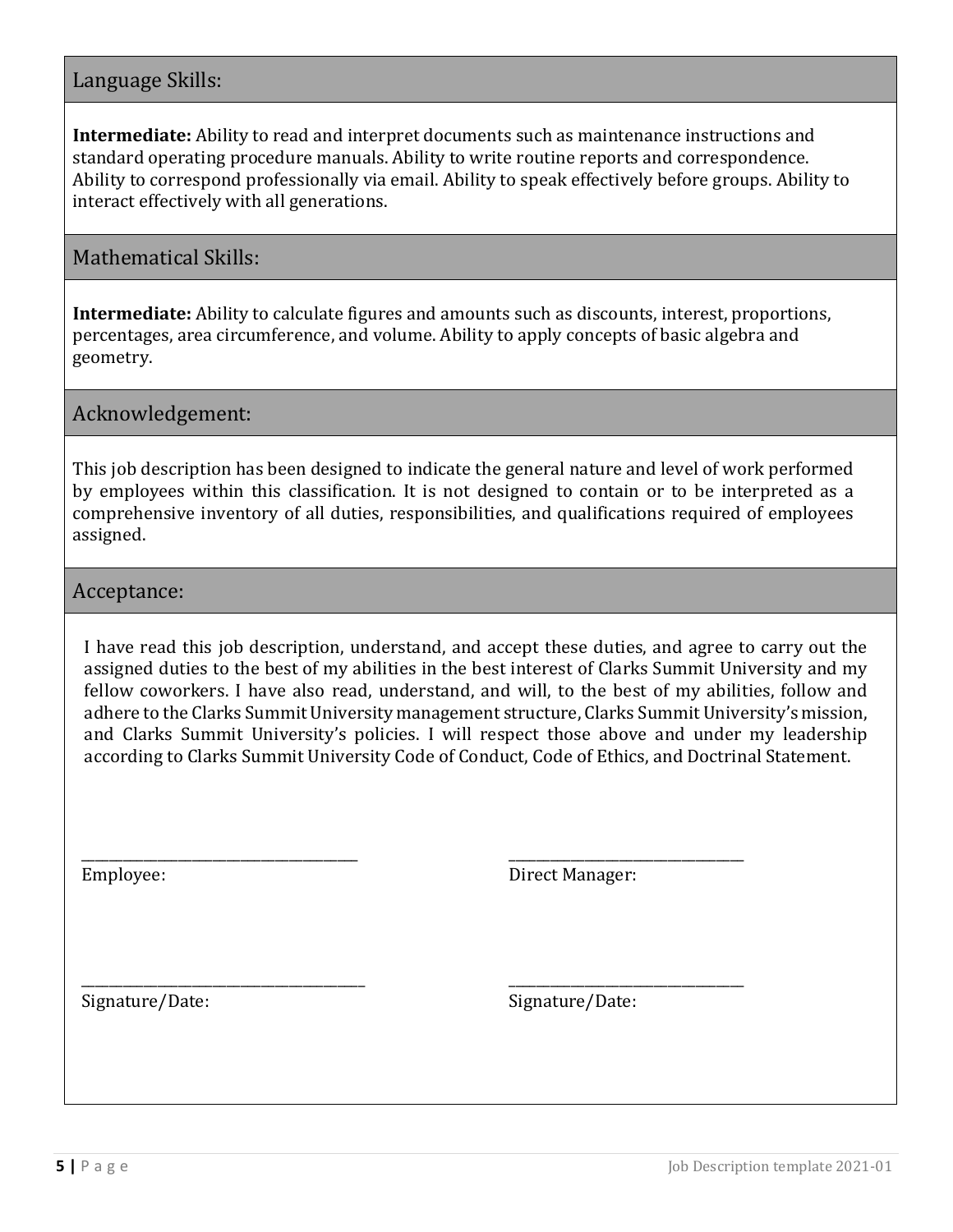| Physical Requirements / Environmental Conditions                                                                                      |                       |                                                                      |                |             |  |  |  |
|---------------------------------------------------------------------------------------------------------------------------------------|-----------------------|----------------------------------------------------------------------|----------------|-------------|--|--|--|
| How much on-the-job time is spent on the following physical activities? Show the time by checking the<br>appropriate boxes below.     |                       |                                                                      |                |             |  |  |  |
|                                                                                                                                       |                       |                                                                      |                |             |  |  |  |
|                                                                                                                                       | None                  | <b>Amount of time</b><br>Under $1/3$<br>$1/3$ to $2/3$<br>Over $2/3$ |                |             |  |  |  |
| Stand                                                                                                                                 |                       | $\boxtimes$                                                          |                |             |  |  |  |
| Walk                                                                                                                                  |                       | $\boxtimes$                                                          |                |             |  |  |  |
| Sit                                                                                                                                   |                       |                                                                      |                | $\boxtimes$ |  |  |  |
| Use hands to finger, handle or feel                                                                                                   |                       |                                                                      |                | $\boxtimes$ |  |  |  |
| Reach with hands and arms                                                                                                             |                       |                                                                      |                |             |  |  |  |
| Climb or balance                                                                                                                      |                       |                                                                      |                |             |  |  |  |
| Stoop, kneel, crouch or crawl                                                                                                         | IХ                    |                                                                      |                |             |  |  |  |
| Talk or hear                                                                                                                          |                       |                                                                      |                | $\boxtimes$ |  |  |  |
| Taste or smell                                                                                                                        | $\boxtimes$           |                                                                      |                |             |  |  |  |
|                                                                                                                                       |                       |                                                                      |                |             |  |  |  |
| Does this job require that weight be lifted or force be exerted? If so, how much and how often? Check<br>the appropriate boxes below. |                       |                                                                      |                |             |  |  |  |
|                                                                                                                                       |                       |                                                                      |                |             |  |  |  |
|                                                                                                                                       | <b>Amount of time</b> |                                                                      |                |             |  |  |  |
|                                                                                                                                       | None                  | Under $1/3$                                                          | $1/3$ to $2/3$ | Over $2/3$  |  |  |  |
| Up to 10 pounds                                                                                                                       |                       | $\boxtimes$                                                          |                |             |  |  |  |
| Up to 25 pounds                                                                                                                       |                       |                                                                      |                |             |  |  |  |
| Up to 50 pounds                                                                                                                       |                       |                                                                      |                |             |  |  |  |
| Up to 100 pounds                                                                                                                      |                       |                                                                      |                |             |  |  |  |
| More than 100 pounds                                                                                                                  |                       |                                                                      |                |             |  |  |  |
|                                                                                                                                       |                       |                                                                      |                |             |  |  |  |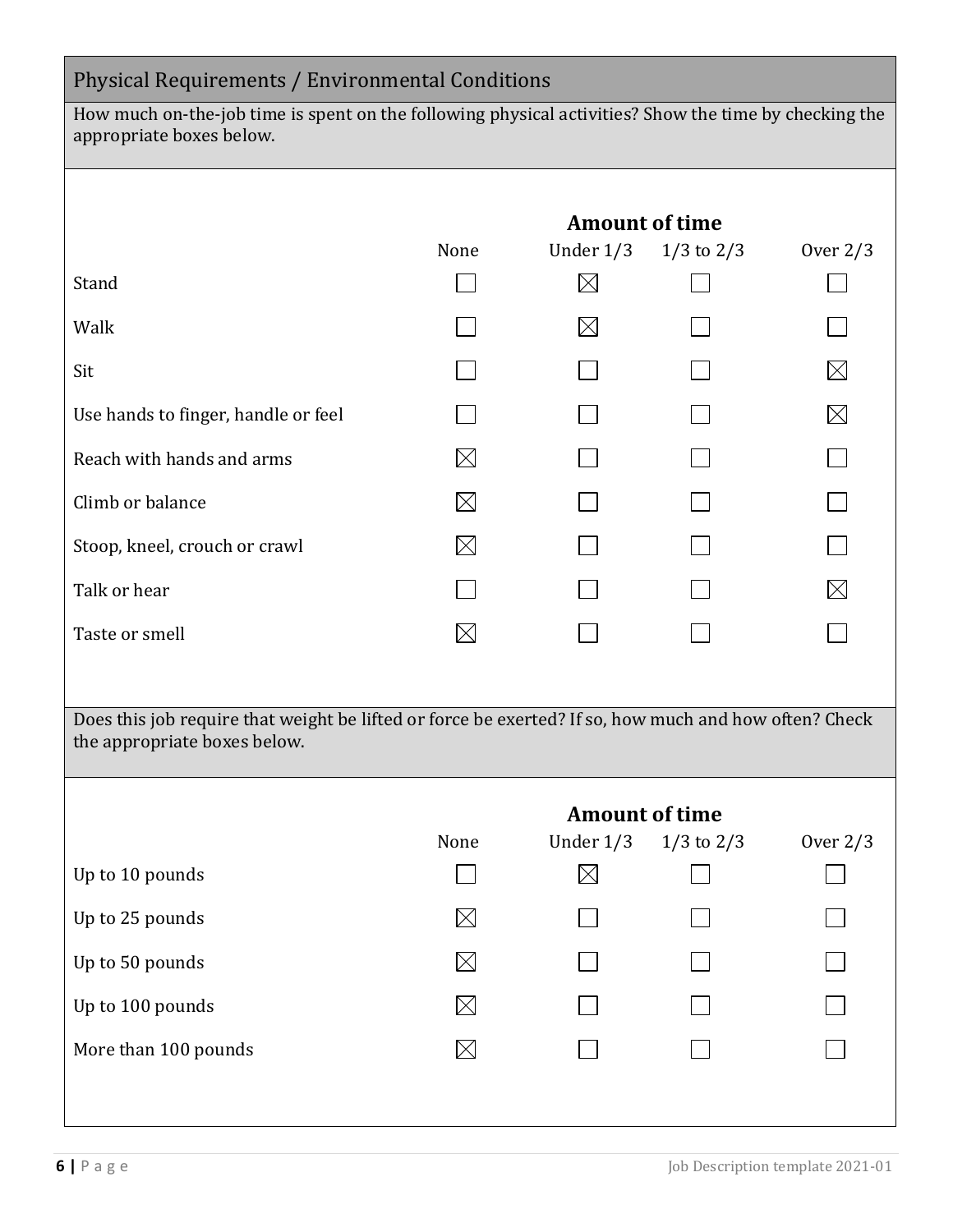| Does this job have any special vision requirements? Check all that apply.                                                                              |                       |             |                |            |  |  |
|--------------------------------------------------------------------------------------------------------------------------------------------------------|-----------------------|-------------|----------------|------------|--|--|
| $\boxtimes$ Close vision (clear vision at 20 inches or less)                                                                                           |                       |             |                |            |  |  |
| Distance vision (clear vision at 20 feet or more)                                                                                                      |                       |             |                |            |  |  |
| Color vision (ability to identify and distinguish colors)                                                                                              |                       |             |                |            |  |  |
| Peripheral vision (ability to observe an area that can be seen up and down or to the left and right<br>while eyes are fixed on a given point)          |                       |             |                |            |  |  |
| Depth perception (three-dimensional vision, ability to judge distances and spatial relationships)                                                      |                       |             |                |            |  |  |
| Ability to adjust focus (ability to adjust the eye to bring an object into sharp focus)                                                                |                       |             |                |            |  |  |
| No special vision requirements                                                                                                                         |                       |             |                |            |  |  |
|                                                                                                                                                        |                       |             |                |            |  |  |
| Make notes on the specific job duties that require the physical demands selected above.                                                                |                       |             |                |            |  |  |
|                                                                                                                                                        |                       |             |                |            |  |  |
| <b>Work Environment</b>                                                                                                                                |                       |             |                |            |  |  |
| How much exposure to the following environmental conditions does this job require? Show the<br>amount of time by checking the appropriate boxes below. |                       |             |                |            |  |  |
|                                                                                                                                                        | <b>Amount of time</b> |             |                |            |  |  |
|                                                                                                                                                        | None                  | Under $1/3$ | $1/3$ to $2/3$ | Over $2/3$ |  |  |
| Wet or humid conditions (non-weather)                                                                                                                  |                       |             |                |            |  |  |
| Work near moving mechanical parts                                                                                                                      |                       |             |                |            |  |  |
| Work in high, precarious places                                                                                                                        |                       |             |                |            |  |  |
| Fumes or airborne particles                                                                                                                            |                       |             |                |            |  |  |
| Toxic or caustic chemicals                                                                                                                             |                       |             |                |            |  |  |
| Outdoor weather conditions                                                                                                                             |                       |             |                |            |  |  |
| Extreme cold (non-weather)                                                                                                                             |                       |             |                |            |  |  |
| Extreme heat (non-weather)                                                                                                                             |                       |             |                |            |  |  |
| Risk of electrical shock                                                                                                                               |                       |             |                |            |  |  |
| Work with explosives                                                                                                                                   |                       |             |                |            |  |  |
|                                                                                                                                                        |                       |             |                |            |  |  |
| Risk of radiation                                                                                                                                      |                       |             |                |            |  |  |